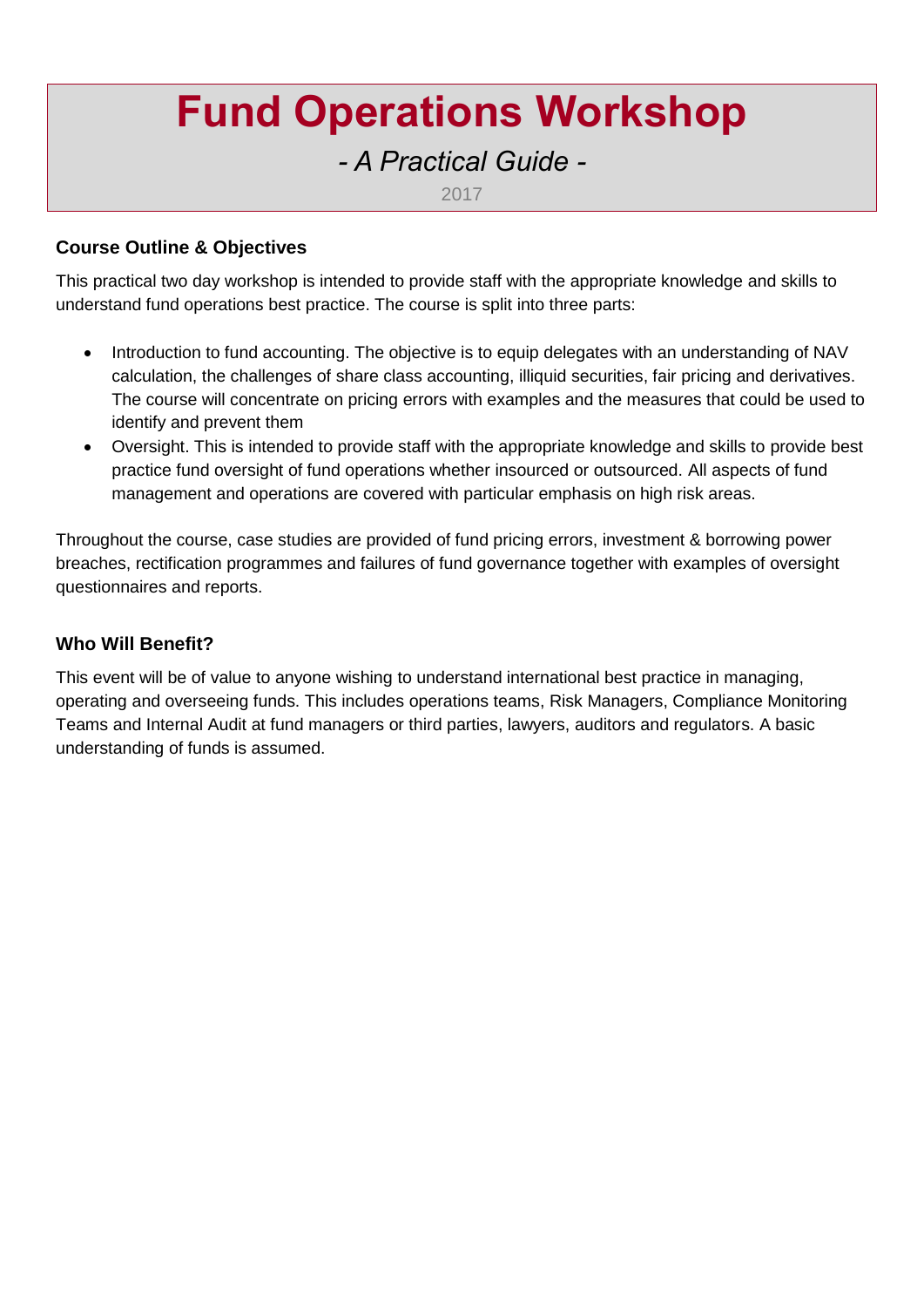### **Agenda**

| <b>Session</b>                                        | <b>Content</b>                                                                                                                                                                                                                                      |  |
|-------------------------------------------------------|-----------------------------------------------------------------------------------------------------------------------------------------------------------------------------------------------------------------------------------------------------|--|
| <b>Fund Accounting</b>                                |                                                                                                                                                                                                                                                     |  |
| Introduction to fund<br>valuation                     | How is a fund valued?<br>$\bullet$<br>Key components of the NAV<br>$\bullet$<br>Dual and single pricing<br>$\bullet$<br>Creation and cancellation of units<br>$\bullet$<br>Forward pricing<br>$\bullet$<br>Valuation points<br>$\bullet$            |  |
| <b>Dilution Levies and</b><br><b>Swinging Pricing</b> | How dilution occurs<br>$\bullet$<br>Dilution levies -v- swinging pricing<br>$\bullet$<br>Developing an effective dilution policy<br>$\bullet$<br>Dealing fairly with institutional and retail investors<br>$\bullet$                                |  |
| <b>Share class accounting</b>                         | Why have different share classes?<br>$\bullet$<br>Apportionment of capital and income<br>$\bullet$<br>Currency share class hedging<br>$\bullet$<br>Controls over share class accounting<br>$\bullet$                                                |  |
| <b>Difficult to price securities</b>                  | What securities cause difficulty?<br>$\bullet$<br>Valuation techniques<br>$\bullet$<br>Asset backed securities<br>٠<br><b>OTC</b> derivatives<br>$\bullet$<br>Illiquid, suspended and unquoted securities<br>$\bullet$<br>Key controls<br>$\bullet$ |  |
| <b>Derivatives</b>                                    | Trade capture and processing<br>$\bullet$<br>Marking to market or model<br>٠<br>Using pricing models<br>$\bullet$<br>Accounting for derivatives as capital or income<br>$\bullet$                                                                   |  |
| <b>Fund Liquidity</b>                                 | Liquidity risk<br>$\bullet$<br>How to measure liquidity<br>٠<br>Case study<br>$\bullet$                                                                                                                                                             |  |
| <b>Fair valuation techniques</b>                      | When Fair Valuation Pricing (FVP) is needed<br>$\bullet$<br>Market timing<br>٠<br><b>Applying FVP</b><br>٠<br>International best practice<br>$\bullet$<br>Controls and governance over FVP<br>$\bullet$<br><b>Avoiding FVP</b>                      |  |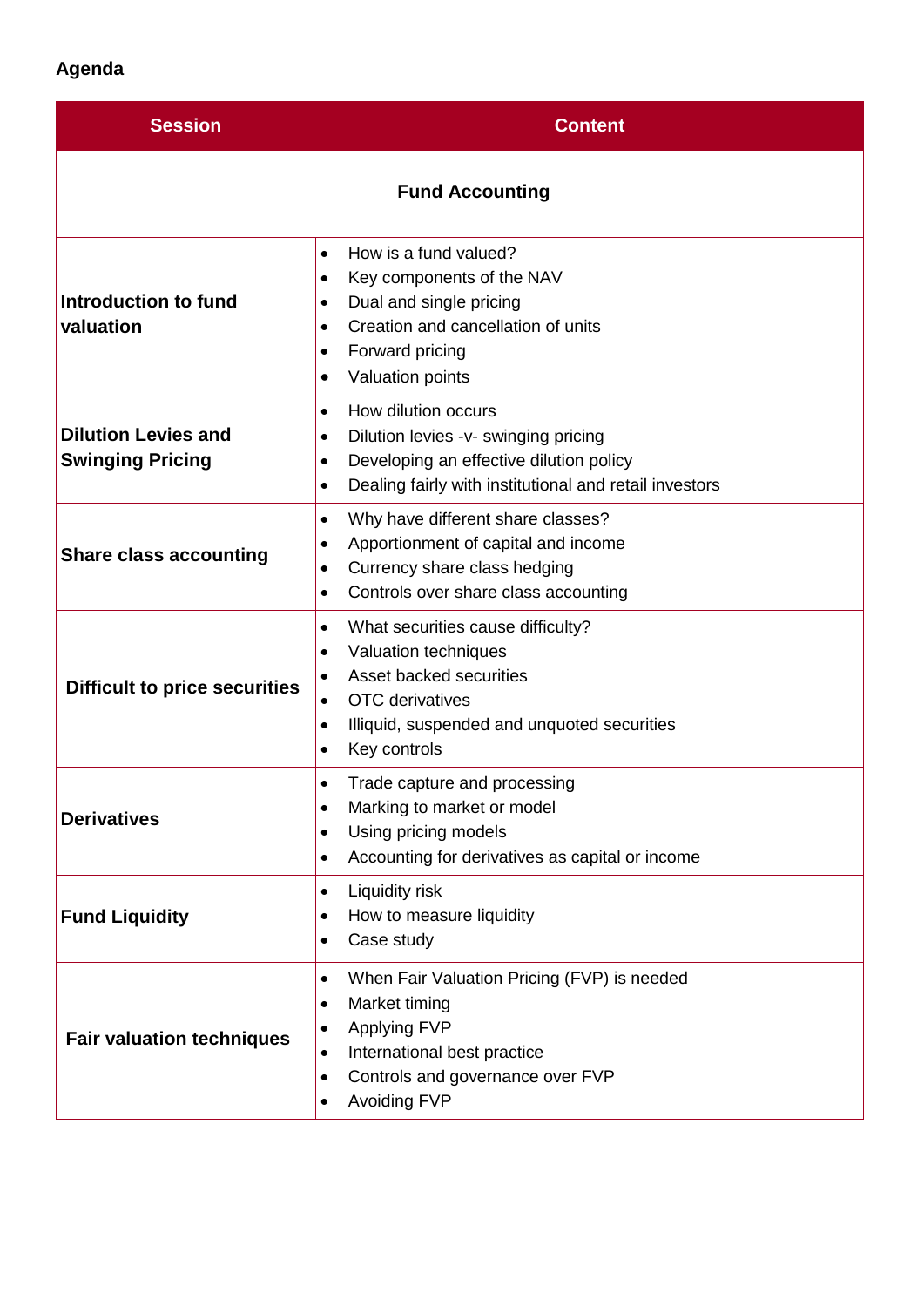| Developing effective control<br>environments       | Controls over valuation of individual securities<br>$\bullet$<br>Income and expense accruals<br>Daily fund level checks<br>Periodic checks<br>$\bullet$<br><b>ISAE3402</b><br>$\bullet$                                               |  |
|----------------------------------------------------|---------------------------------------------------------------------------------------------------------------------------------------------------------------------------------------------------------------------------------------|--|
| <b>Pricing errors</b>                              | What is a pricing error<br>٠<br>How pricing errors arise<br>$\bullet$<br>Key controls for early identification<br>$\bullet$<br>Process for resolution of pricing errors<br>$\bullet$<br><b>Compensation calculations</b><br>$\bullet$ |  |
| <b>Performance fees</b>                            | Calculating performance fees<br>$\bullet$<br>Target benchmarks and hurdle rates<br>$\bullet$<br>Internal procedures and controls<br>$\bullet$<br>Why use performance fees<br>$\bullet$                                                |  |
| <b>Effective yield</b>                             | Effective yield -v- coupon basis<br>$\bullet$<br>Effective yield accounting<br>$\bullet$<br>Illustrative calculations<br>$\bullet$<br><b>Practical challenges</b><br>$\bullet$                                                        |  |
| <b>Taxation</b>                                    | Taxes applicable to UK authorised funds<br>$\bullet$<br>UK -v- Ireland & Luxembourg<br>$\bullet$<br>The Investment Management Exemption<br>$\bullet$<br>Equalisation<br>$\bullet$                                                     |  |
| <b>Reports &amp; Accounts</b>                      | Reporting to investors<br>$\bullet$<br>Types of investor<br>$\bullet$<br>Annual reports<br>$\bullet$<br>Methods of delivery<br>$\bullet$                                                                                              |  |
| <b>UCITS IV</b>                                    | What is UCITS IV?<br>$\bullet$<br>Master feeder structures<br>$\bullet$<br>Master feeder requirements and challenges<br>$\bullet$                                                                                                     |  |
| <b>Roles and Expectations of</b><br>the Depositary | Review of the managers systems and controls<br>$\bullet$<br>OTC derivative valuation<br>$\bullet$<br>Pricing errors<br>٠<br>Dilution policies and FVP<br>$\bullet$                                                                    |  |
| <b>Fund Oversight</b>                              |                                                                                                                                                                                                                                       |  |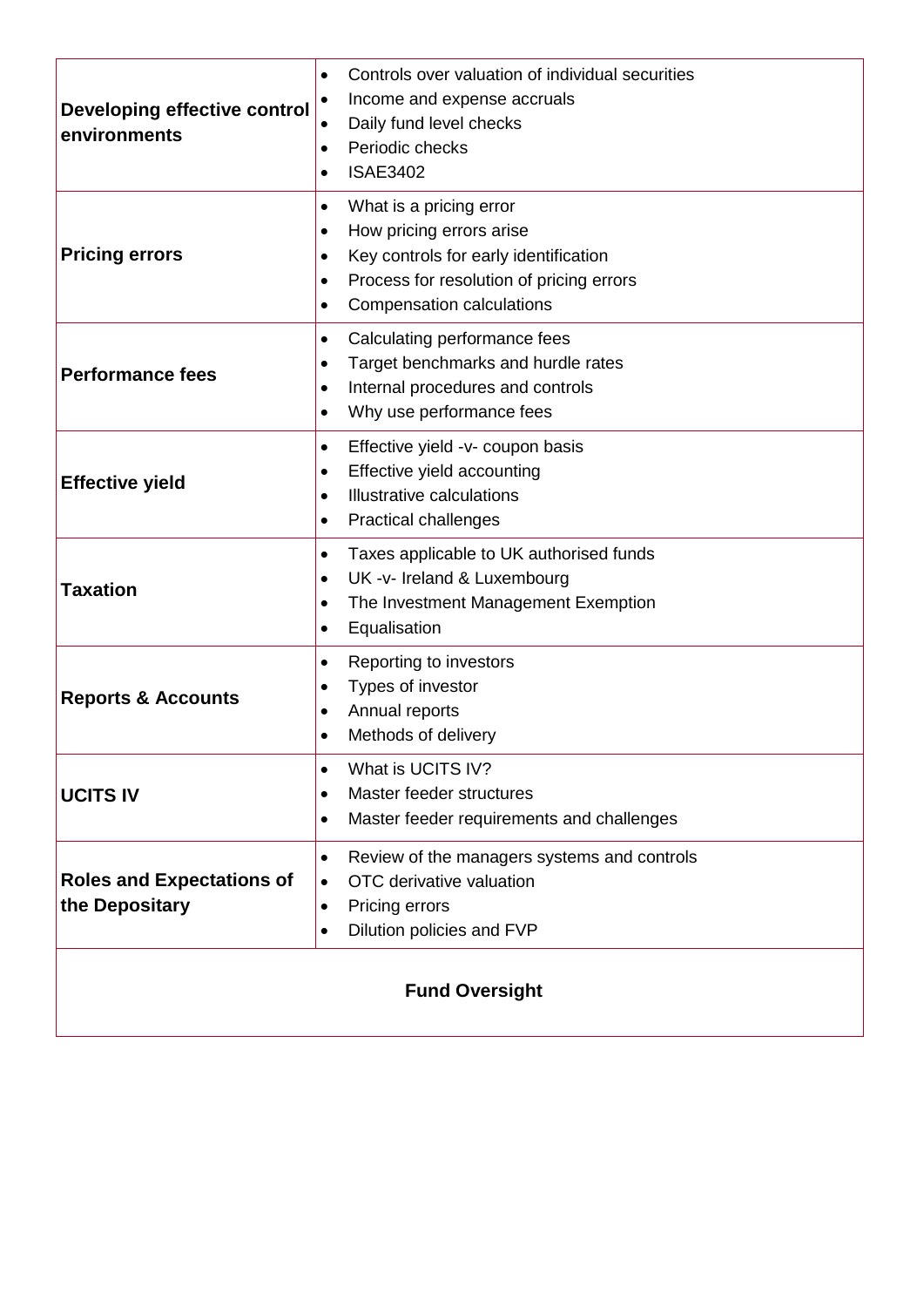| <b>Fund governance</b>                                     | Oversight by the Board<br>$\bullet$<br><b>TCF</b><br>$\bullet$<br>Good practice for fees and expenses<br>$\bullet$<br><b>Risks</b><br>$\bullet$<br>Oversight of third parties<br>٠<br><b>Board culture</b><br>$\bullet$<br>The importance of challenge<br>$\bullet$<br>Fund governance and UCITS IV<br>$\bullet$<br>The impact of UCITS V<br>$\bullet$  |
|------------------------------------------------------------|---------------------------------------------------------------------------------------------------------------------------------------------------------------------------------------------------------------------------------------------------------------------------------------------------------------------------------------------------------|
| <b>Mifid II</b>                                            | Retrocessions<br>$\bullet$<br>Dealing commission<br>٠<br>Product suitability<br>$\bullet$<br>Timetable<br>$\bullet$                                                                                                                                                                                                                                     |
| <b>Fund documentation</b><br><b>issues</b>                 | The prospectus<br>$\bullet$<br>KIID<br>$\bullet$<br><b>TER &amp; OCF</b><br>$\bullet$                                                                                                                                                                                                                                                                   |
| <b>Fund administration - the</b><br><b>Transfer Agent</b>  | Dealing<br>$\bullet$<br>Platforms<br>$\bullet$<br>Automation of dealing<br>$\bullet$<br>Settlement<br>$\bullet$<br>The register<br>$\bullet$<br>Changes of name & address<br>$\bullet$<br><b>Distributions</b><br>$\bullet$<br>Where can things go wrong?<br>$\bullet$                                                                                  |
| <b>Fund administration - the</b><br><b>Fund Accountant</b> | Oversight of the NAV calculation<br>$\bullet$<br>Income & expenses<br>$\bullet$<br><b>Distributions</b>                                                                                                                                                                                                                                                 |
| <b>Investment &amp; Borrowing</b><br><b>Powers</b>         | <b>UCITS -v- AIFs</b><br>$\bullet$<br>Eligible assets<br>$\bullet$<br><b>Investment restrictions</b><br>$\bullet$<br>Advertent and inadvertent errors<br>$\bullet$<br>Derivative usage and risk<br>$\bullet$<br>Risk management policies<br>$\bullet$<br>Monitoring investment & borrowing powers<br>$\bullet$<br>Case studies of problems<br>$\bullet$ |
| <b>Offshore funds</b>                                      | UK -v- Ireland & Luxembourg<br>$\bullet$<br>Issues when overseeing offshore fund ranges and third parties<br>$\bullet$<br>Reporting fund status<br>$\bullet$<br>Taxation in the UK<br>$\bullet$                                                                                                                                                         |
| <b>Governance of third parties</b>                         | <b>Service Level Agreements</b><br>$\bullet$<br>Identification of key SLAs<br>$\bullet$<br>Key Risk Indicators<br>$\bullet$<br>Key Performance Indicators<br>$\bullet$                                                                                                                                                                                  |